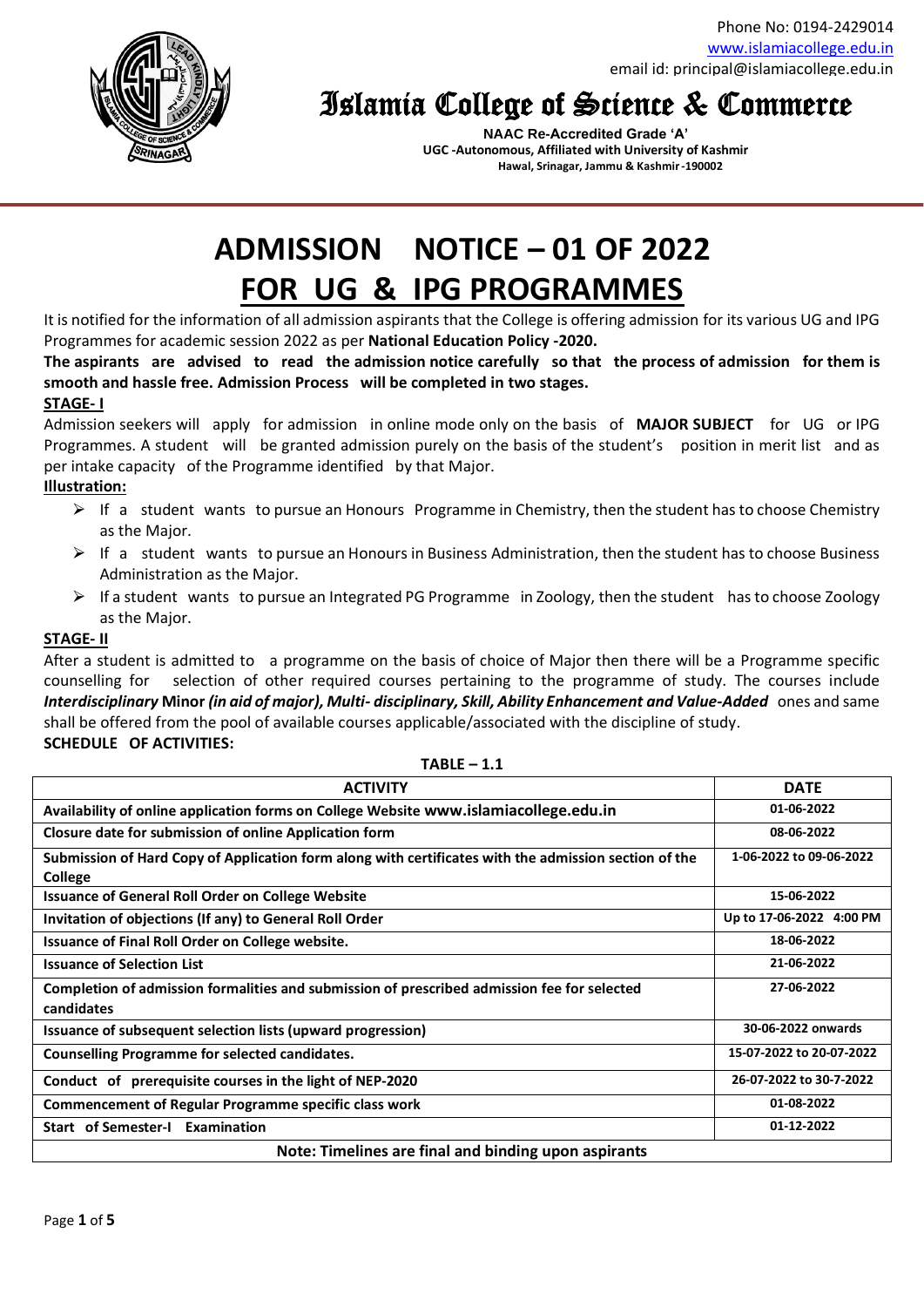### **Admission to various programmes shall be offered under levels and modes as listed hereunder:**

Aspirants are advised to understand the levels, eligibilities for seeking admission based on major course, duration, outcome, progression terms and exit options.

| $TABLE - 1.2$                       |         |         |                    |
|-------------------------------------|---------|---------|--------------------|
| <b>Degree</b>                       | Level   | Mode    | Range              |
| <b>IPG-Degree</b>                   | LEVEL 9 | $4 + 1$ | Level 5 to Level 9 |
| UG-Degree (FYUGP*)                  | LEVEL 8 | $3 + 1$ | Level 5 to Level 8 |
| *Four Year Undergraduate Programme. |         |         |                    |

*Admission to both IPG Degree under mode 4+1 and UG Degree under mode 3+1 (FYUGP) in various faculties/ disciplines available in the college shall be offered purely on provisional basis and may be subject to change, as per student aptitude/choice after a stage of studies. This switch from one Programme to another will come into effect after* 

*finalization of NEP-2020 Guidelines on Curriculum Framework and Credit System by University Grants commission (UGC).*

The Levels of the IPG/FYUGP shall be as detailed hereunder with outcome based multiple exit and entry options **under certain conditions** as per final guidelines to be issued by UGC.

| Level of the programme | Outcome on exit                        | <b>Re-Entry</b> after Exit      |  |
|------------------------|----------------------------------------|---------------------------------|--|
| Level 5                | Undergraduate Certificate              | A student can re-enter<br>for a |  |
| Level 6                | Undergraduate Diploma                  | higher-level study as per NEP   |  |
| Level 7                | Bachelor's Degree                      | 2020 Guidelines to be issued by |  |
| Level 8                | Bachelor's Degree with Honour/Research | UGC.                            |  |
| Level 9                | Postgraduate Degree                    |                                 |  |

| таь.<br>RI<br>. . |  |
|-------------------|--|
|-------------------|--|

| "ARLF |  |
|-------|--|
|-------|--|

| <b>FIVE YEAR IPG DEGREE PROGRAMMES</b>            |                           |                                                                                                                                                                                                                                                                |                                                                                                                                                                                                      |
|---------------------------------------------------|---------------------------|----------------------------------------------------------------------------------------------------------------------------------------------------------------------------------------------------------------------------------------------------------------|------------------------------------------------------------------------------------------------------------------------------------------------------------------------------------------------------|
| LEVEL $9(4+1)$                                    |                           |                                                                                                                                                                                                                                                                |                                                                                                                                                                                                      |
| LIFE SCIENCE - AS MAJOR COURSE OF STUDY           |                           |                                                                                                                                                                                                                                                                |                                                                                                                                                                                                      |
| <b>Admission offered</b><br>under Major<br>Course | <b>Intake</b><br>Capacity | <b>Eligibility for Admission</b>                                                                                                                                                                                                                               | <b>Outcome</b>                                                                                                                                                                                       |
| <b>Botany</b>                                     | 20                        | Passed Higher Secondary Part II Examination with Biology as one of<br>the subjects and marks obtained not less than 45% (in aggregate at<br>10+2 level) or equivalent grade scale of respective Boards/<br>Universities. (40% marks for reserved categories)   | <b>Student Successfully</b><br>completing 5 years (Level 5<br>to Level 9) of study and<br>evaluation will be awarded                                                                                 |
| Chemistry                                         | 20                        | Passed Higher Secondary Part II Examination with Chemistry as<br>one of the subjects and marks obtained not less than 45% (in<br>aggregate at 10+2 level) or equivalent grade scale of respective<br>Boards/Universities. (40% marks for reserved categories). | <b>Integrated Post Graduate</b><br>Degree in the discipline<br>opted for, subject to<br>fulfilment of progression                                                                                    |
| Zoology                                           | 20                        | Passed Higher Secondary Part II Examination with Biology as one of<br>the subjects and marks obtained not less than 45% (in aggregate at<br>10+2 level) or equivalent grade scale of respective<br>Boards/Universities. (40% marks for reserved categories).   | conditions as per NEP-2020<br>final guidelines to be issued<br>by UGC.<br>Multidisciplinary, holistic &<br>vocational education.<br>The periodical outcomes<br>will be as enumerated in<br>Table-1.3 |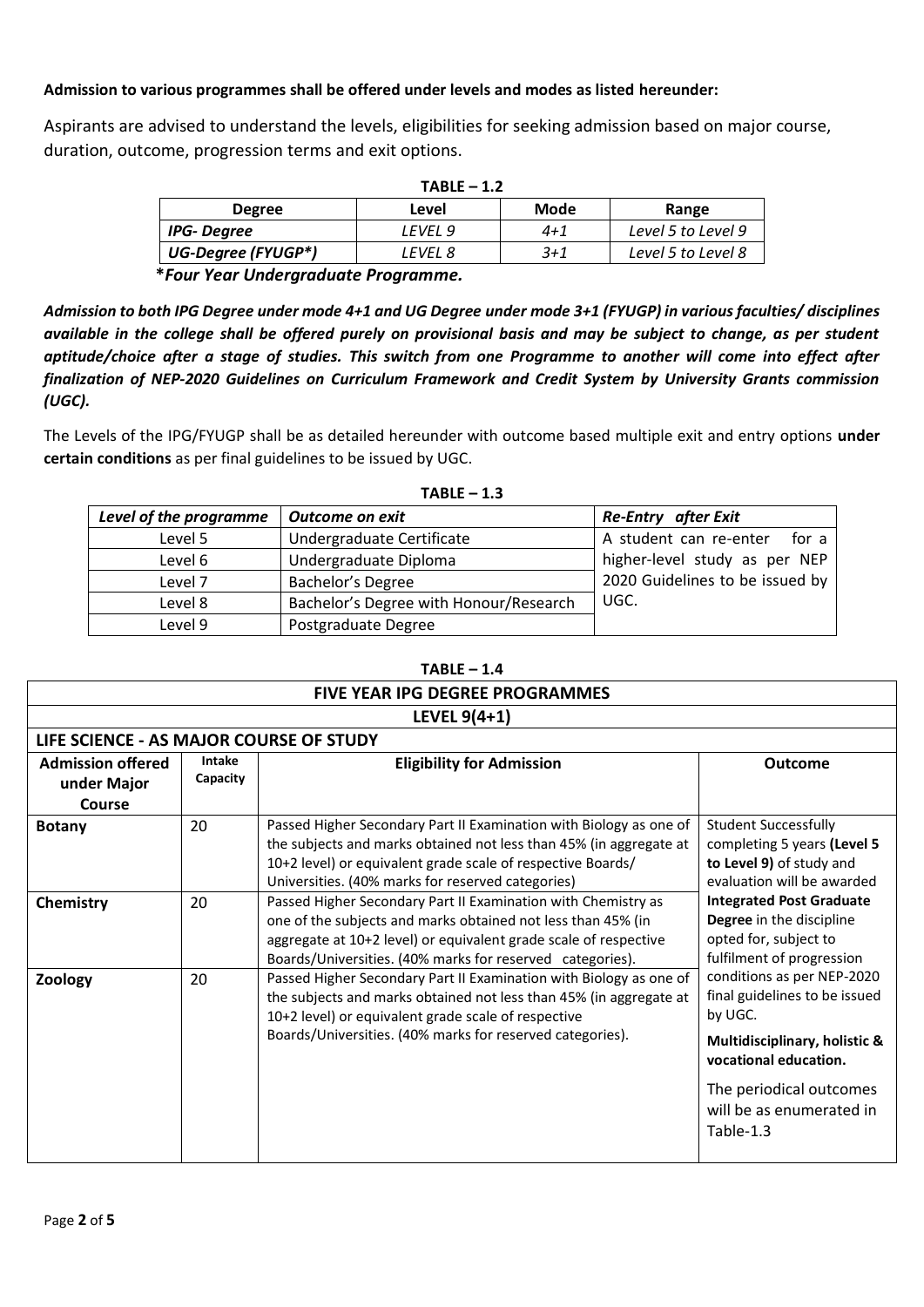### **FOUR YEAR UNDER GRADUATE DEGREE PROGRAMMES (FYUGP)**

**LEVEL 8 (3+1)**

| LIFE SCIENCE - AS MAJOR COURSE OF STUDY      |               |                                                                                                                                                                                                                                        |                                                     |
|----------------------------------------------|---------------|----------------------------------------------------------------------------------------------------------------------------------------------------------------------------------------------------------------------------------------|-----------------------------------------------------|
| <b>Admission offered</b>                     | <b>Intake</b> | <b>Eligibility for Admission.</b>                                                                                                                                                                                                      | <b>Outcome</b>                                      |
| under Major Course                           | Capacity      |                                                                                                                                                                                                                                        |                                                     |
| <b>Botany</b>                                | 80            | Passed Higher Secondary Part II Examination with Biology as one of                                                                                                                                                                     | <b>Student Successfully</b>                         |
|                                              |               | the subjects and marks obtained not less than 45% (in aggregate at                                                                                                                                                                     | completing 4 years                                  |
|                                              |               | 10+2 level) or equivalent grade scale of respective Boards/                                                                                                                                                                            | (Level 5 to Level 8) of                             |
|                                              |               | Universities. (40% marks for reserved categories)                                                                                                                                                                                      | study and evaluation will                           |
| <b>Bio-Chemistry</b>                         |               | Passed Higher Secondary Part II Examination with Biology/ Bio-                                                                                                                                                                         | be awarded                                          |
|                                              | 60            | chemistry/ Chemistry as one of the subjects and marks obtained not<br>less than 45% (in aggregate at 10+2 level) or equivalent grade scale                                                                                             | Honour's/Research<br>Graduate Degree in the         |
|                                              |               | of respective Boards/ Universities. (40% marks for reserved                                                                                                                                                                            | discipline opted for.                               |
|                                              |               | categories)                                                                                                                                                                                                                            |                                                     |
| <b>Bio-Technology</b>                        | 60            | Passed Higher Secondary Part II Examination with Biology/Bio-                                                                                                                                                                          | Multidisciplinary,                                  |
|                                              |               | Technology as one of the subjects and marks obtained not less than                                                                                                                                                                     | holistic & vocational                               |
|                                              |               | 45% (in aggregate at 10+2 level) or equivalent grade scale of                                                                                                                                                                          | education.                                          |
|                                              |               | respective Boards/ Universities. (40% marks for reserved                                                                                                                                                                               |                                                     |
|                                              |               | categories)                                                                                                                                                                                                                            | The periodical outcomes<br>will be as enumerated in |
| Chemistry                                    | 100           | Passed Higher Secondary Part II Examination with Chemistry as one<br>of the subjects and marks obtained not less than 45% (in aggregate                                                                                                | Table-1.3                                           |
|                                              |               | at 10+2 level) or equivalent grade scale of respective                                                                                                                                                                                 |                                                     |
|                                              |               | Boards/Universities. (40% marks for reserved categories)                                                                                                                                                                               |                                                     |
| Zoology                                      | 80            | Passed Higher Secondary Part II Examination with Biology as one of                                                                                                                                                                     |                                                     |
|                                              |               | the subjects and marks obtained not less than 45% (in aggregate at                                                                                                                                                                     |                                                     |
|                                              |               | 10+2 level) or equivalent grade scale of respective                                                                                                                                                                                    |                                                     |
|                                              |               | Boards/Universities. (40% marks for reserved categories).                                                                                                                                                                              |                                                     |
|                                              |               | PHYSICAL SCIENCE - AS MAJOR COURSE OF STUDY                                                                                                                                                                                            |                                                     |
| Nano Science &                               | 30            | Passed Higher Secondary Part II Examination with Physics as one of                                                                                                                                                                     |                                                     |
| <b>Nano Technology</b>                       |               | the subjects and marks obtained not less than 45% (in aggregate at<br>10+2 level) or equivalent grade scale of respective Boards/                                                                                                      |                                                     |
|                                              |               | Universities. (40% marks for reserved categories).                                                                                                                                                                                     |                                                     |
| <b>Electronics</b>                           | 100           |                                                                                                                                                                                                                                        |                                                     |
| <b>Mathematics</b>                           | 100           | Passed Higher Secondary Part II Examination with Mathematics/                                                                                                                                                                          |                                                     |
|                                              |               | Physics as one of the subjects and marks obtained not less than                                                                                                                                                                        |                                                     |
| <b>Physics</b>                               | 100           | 45% (in aggregate at 10+2 level) or equivalent grade scale of                                                                                                                                                                          |                                                     |
| Computer                                     | 80            | respective Boards/ Universities. (40% marks for reserved<br>categories).                                                                                                                                                               |                                                     |
| <b>Applications</b>                          |               |                                                                                                                                                                                                                                        |                                                     |
| <b>Information</b>                           | 30            |                                                                                                                                                                                                                                        |                                                     |
| <b>Technology</b>                            |               | SOCIAL SCIENCES - AS MAJOR COURSE OF STUDY                                                                                                                                                                                             |                                                     |
| <b>Commerce</b>                              | 400           | Passed Higher Secondary Part II Examination in any stream and                                                                                                                                                                          |                                                     |
|                                              |               | marks obtained not less than 45% (in aggregate at 10+2 level) or                                                                                                                                                                       |                                                     |
| <b>Economics</b>                             | 40            | equivalent grade scale of respective Boards/ Universities. (40%                                                                                                                                                                        |                                                     |
| <b>Business</b>                              | 160           | marks for reserved categories).                                                                                                                                                                                                        |                                                     |
| Administration                               |               |                                                                                                                                                                                                                                        |                                                     |
| <b>HUMANITIES - AS MAJOR COURSE OF STUDY</b> |               |                                                                                                                                                                                                                                        |                                                     |
| <b>English Literature</b>                    | 100           | Passed Higher Secondary Part-II Examination in any stream and<br>marks obtained not less than 45% (in aggregate at 10+2 level) or<br>equivalent grade scale of respective Boards/Universities. (40%<br>marks for reserved categories). |                                                     |

*The seats for the programmes are fixed as per the intake capacity, 10% of seats across all programmes are reserved over and above the fixed intake capacity as self-finance seats.*

Aspirants desirous to seek admission to the above **Major disciplines** are advised to check the requisite eligibility before applying. **Admission shall be granted purely on the basis of merit obtained by the aspirant in 12th class examination** and as such aspirants have to apply through a selection process for seeking admission.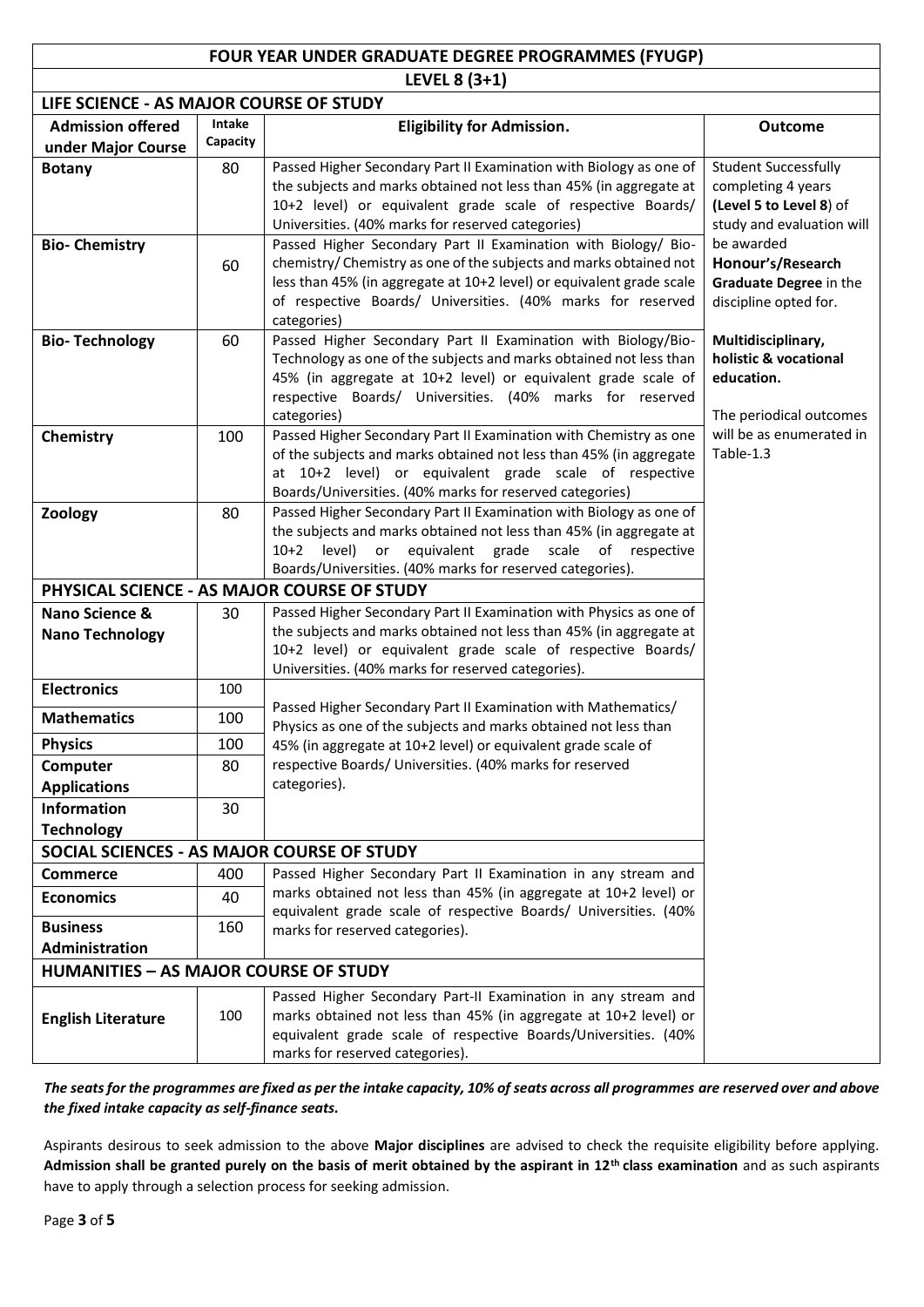### **DETAILED SELECTION PROCESS**

- **1.** Selection to a Major Course will be purely based on merit and priority set by the applicant in a floating seat matrix mechanism. As such applicants may choose one or more than one Major Course for consideration for selection in any one of the programmes.
- **2.** Selection to a preferred Major Course shall be carried out on **merit basis** and in case aspirant's merit falls below the prioritized choice, the applicant shall be considered for next choice/option set by applicant. This downward progression will terminate at the last chosen option/choice.
- **3.** If an applicant does not find his/her name in the merit lists of the chosen priorities of Major Course it indicates that the choices chosen have closed at a merit higher than that of the applicant.
- **4.** If an applicant is selected at priority number 1 (set by applicant), the subsequent choices for selection for that applicant shall not be considered.
- **5.** Vacancy based upward progression towards priority number 1 of the applicant shall be carried out automatically till fill up of the intake and/ or till closure of admission process.
- **6.** Applicants are advised to mark their Major Course selection carefully as submission of application form which includes deposition of processing fee online will lock the choices of the applicant and cannot be changed.

### **DETAILED ADMISSION PROCESS**

- **1.** Aspirants have to visit College Web site **[www.islamiacollege.edu.in](http://www.islamiacollege.edu.in/)** and navigate to Admissions 2022 Link.
- **2.** Aspirants need to register with the college website by entering Board Roll number and working e-mail and Mobile Number.
- **3.** Aspirants must set their own password for their account. After successful account creation aspirants can login using email as user name and set password.
- **4.** The aspirants have to fill the online selection form, fill in the required information and ensure to make selection of Major course carefully and set priority as per the number of choices for which student intends to seek admission. Aspirants can priorities as many choices as desired based on eligibility.

### **Illustration:**

Student with eligibility for Life sciences Programmes (with Biology, Physics & Chemistry at 10+2 Level) can set his prioritise Major Zoology IPG (4+1) as first choice, Major Botany IPG (4+1) as second choice and Major Chemistry (3+1) UG Honours as third choice.

- **5.** Aspirants need to upload Recent Passport size photograph (Max 1 MB with white Background) with online application form.
- **6.** A non-refundable processing fee of Rs.100/- (Rupees One Hundred only) for each choice of Major will have to be deposited by the candidate through college website only via online payment gateway.
- **7.** Aspirants must download the submitted selection form along with the payment receipt for future reference.
- **8.** Aspirants will have to deposit the hardcopy of the application form, fee-paid receipt & self-attested copy of 10th Marks Card, 12th Marks and category certificate (If any) with the admission section of the College within timeline set as per Table 1.1. Mere submission of form online and not submitting the hardcopies with the college admission section will render the application invalid.
- **9.** The merit list will be prepared in the following manner:
	- a. On the basis of 12<sup>th</sup> Class Marks obtained by an applicant.
	- b. In case of clash of merit at Class 12th the student with higher merit in class 10th will be placed higher in the merit list.
	- c. In case of clash in merit of Class 12th and Class 10th the student with higher date of birth (DOB) i.e., elder one will be placed higher in the merit list.
- **10.** Aspirants figuring in the selection list will have to complete the admission formalities within stipulated time from the date of issuance of merit list. Failure to complete the admission formalities will render in forfeiture of the seat for the Programme and the same shall be offered to next applicant as per merit.
- **11.** Reservation policy is applicable as per the prevalent admission reservation policy of the UT of J&K.
- **12.** In case of any information found being false, forged, incomplete or incorrect the selection of the applicant shall be cancelled/ terminated at any stage without any notice.
- **13.** No claim for admission on the basis of under process certificates of reserved category etc. (in the office of competent authority) shall be entertained.
- **14.** The aspirants whose result is awaited or are appearing in the 10+2 examination of CBSE or any other recognized board or have applied for re-evaluation can also register with the College through same link and enter their 10th Class Board Roll No. instead of 12th class Board Roll No. at the time of registration and enter 12th class Maximum Marks and Marks obtained as **0 (Zero)**. The admission to such candidates is subject to declaration of their results, subject to availability of seat in a Major course of their choice in the College and fulfillment of eligibilities of particular programme. For such candidates if their results